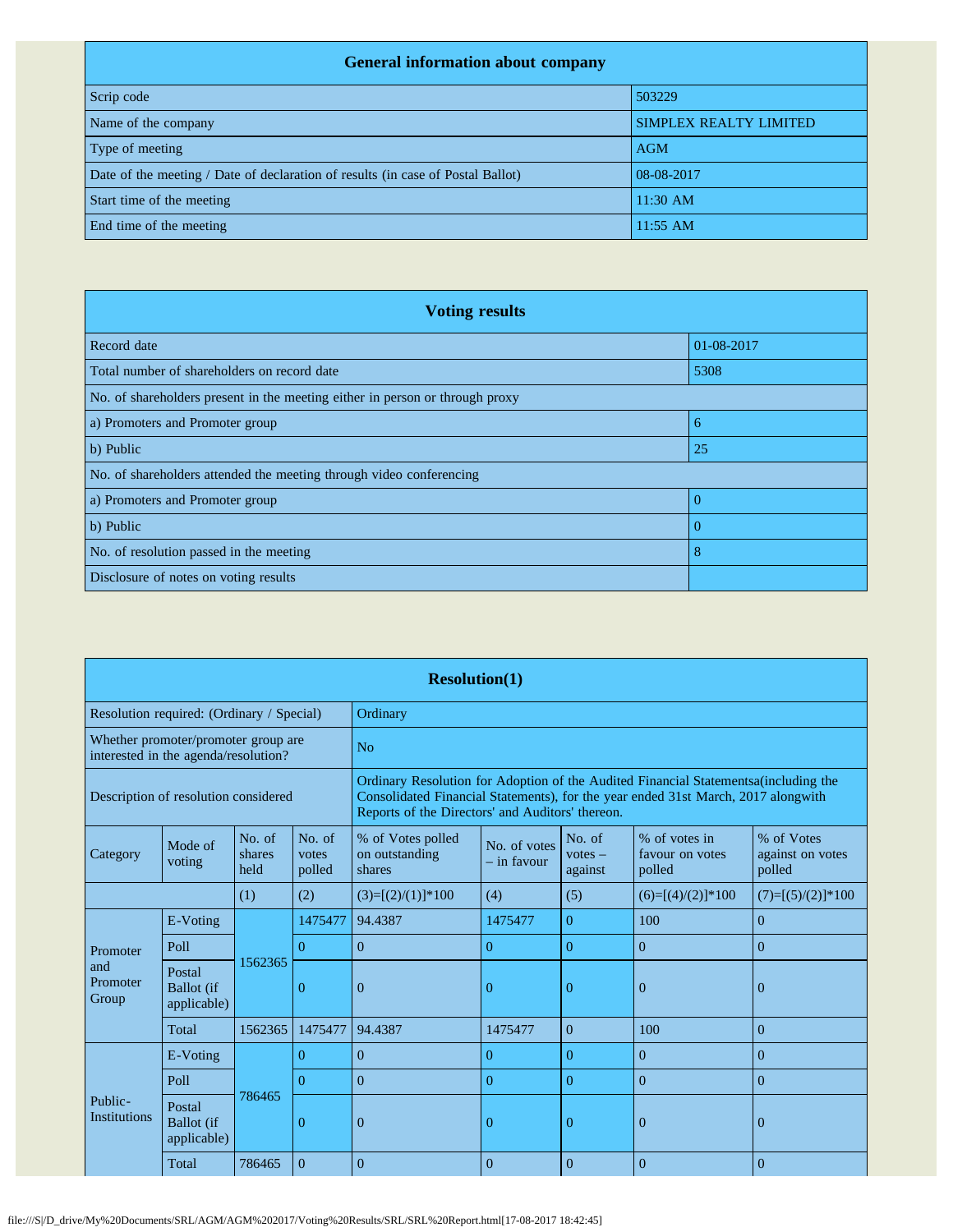|                                       | E-Voting                                   |         | 418          | 0.0651               | 355                           | 63               | 84.9282      | 15.0718        |  |  |
|---------------------------------------|--------------------------------------------|---------|--------------|----------------------|-------------------------------|------------------|--------------|----------------|--|--|
| Public-<br>Non<br><b>Institutions</b> | Poll                                       |         | 352          | 0.0548               | 352                           | $\boldsymbol{0}$ | 100          | $\overline{0}$ |  |  |
|                                       | Postal<br><b>Ballot</b> (if<br>applicable) | 642552  | $\mathbf{0}$ | $\mathbf{0}$         | $\mathbf{0}$                  | $\mathbf{0}$     | $\mathbf{0}$ | $\overline{0}$ |  |  |
|                                       | Total                                      | 642552  | 770          | 0.1198               | 707                           | 63               | 91.8182      | 8.1818         |  |  |
|                                       | Total                                      | 2991382 | 1476247      | 49.35                | 1476184                       | 63               | 99.9957      | 0.0043         |  |  |
| Whether resolution is Pass or Not.    |                                            |         |              |                      |                               |                  | Yes          |                |  |  |
| Disclosure of notes on resolution     |                                            |         |              |                      |                               |                  |              |                |  |  |
|                                       |                                            |         |              | <b>Resolution(1)</b> |                               |                  |              |                |  |  |
| Category                              |                                            |         |              |                      | Mode of voting                |                  |              |                |  |  |
|                                       |                                            |         |              |                      | E-Voting                      |                  |              |                |  |  |
|                                       |                                            |         |              |                      | Poll                          |                  |              |                |  |  |
| Promoter and Promoter Group           |                                            |         |              |                      | Postal Ballot (if applicable) |                  |              |                |  |  |
|                                       |                                            |         |              |                      | Total                         |                  |              |                |  |  |
|                                       |                                            |         |              |                      | E-Voting                      |                  |              |                |  |  |
|                                       |                                            |         |              |                      | Poll                          |                  |              |                |  |  |
| <b>Public-Institutions</b>            |                                            |         |              |                      | Postal Ballot (if applicable) |                  |              |                |  |  |
|                                       |                                            |         |              |                      | Total                         |                  |              |                |  |  |
|                                       |                                            |         |              |                      | E-Voting                      |                  |              |                |  |  |
| <b>Public-</b> Non Institutions       |                                            |         |              |                      | Poll                          |                  |              |                |  |  |
|                                       |                                            |         |              |                      | Postal Ballot (if applicable) |                  |              |                |  |  |
|                                       |                                            |         |              |                      | Total                         |                  |              |                |  |  |
|                                       |                                            |         |              |                      |                               |                  |              | Total          |  |  |

|                                           |                                                |                          |                           | <b>Resolution(2)</b>                          |                                                                                                                    |                                |                                            |                                          |  |
|-------------------------------------------|------------------------------------------------|--------------------------|---------------------------|-----------------------------------------------|--------------------------------------------------------------------------------------------------------------------|--------------------------------|--------------------------------------------|------------------------------------------|--|
| Resolution required: (Ordinary / Special) |                                                |                          |                           | Ordinary                                      |                                                                                                                    |                                |                                            |                                          |  |
| in the agenda/resolution?                 | Whether promoter/promoter group are interested |                          |                           | No                                            |                                                                                                                    |                                |                                            |                                          |  |
| Description of resolution considered      |                                                |                          |                           |                                               | Ordinary Resolution for decalaration of Dividend on Equity Shares for the financial<br>year ended 31st March, 2017 |                                |                                            |                                          |  |
| Category                                  | Mode of<br>voting                              | No. of<br>shares<br>held | No. of<br>votes<br>polled | % of Votes polled<br>on outstanding<br>shares | No. of<br>$votes - in$<br>favour                                                                                   | No. of<br>$votes -$<br>against | % of votes in<br>favour on votes<br>polled | % of Votes<br>against on votes<br>polled |  |
|                                           | (2)<br>(1)                                     |                          |                           | $(3)=[(2)/(1)]*100$                           | (4)                                                                                                                | (5)                            | $(6)=[(4)/(2)]*100$                        | $(7)=[(5)/(2)]*100$                      |  |
|                                           | E-Voting                                       |                          | 1475477                   | 94.4387                                       | 1475477                                                                                                            | $\overline{0}$                 | 100                                        | $\Omega$                                 |  |
| Promoter and                              | Poll                                           |                          | $\Omega$                  | $\theta$                                      | $\Omega$                                                                                                           | $\overline{0}$                 | $\theta$                                   | $\Omega$                                 |  |
| Promoter<br>Group                         | <b>Postal Ballot</b><br>(if)<br>applicable)    | 1562365                  | $\overline{0}$            | $\overline{0}$                                | 0                                                                                                                  | 0                              | $\overline{0}$                             | $\mathbf{0}$                             |  |
|                                           | Total                                          | 1562365                  | 1475477                   | 94.4387                                       | 1475477                                                                                                            | $\overline{0}$                 | 100                                        | $\Omega$                                 |  |
|                                           | E-Voting                                       |                          | $\Omega$                  | $\theta$                                      | $\Omega$                                                                                                           | 0                              | $\theta$                                   | $\theta$                                 |  |
|                                           | Poll                                           |                          | $\Omega$                  | $\theta$                                      | $\overline{0}$                                                                                                     | $\overline{0}$                 | $\theta$                                   | $\Omega$                                 |  |
| Public-<br><b>Institutions</b>            | <b>Postal Ballot</b><br>(ii)                   | 786465                   | $\overline{0}$            | $\overline{0}$                                | $\theta$                                                                                                           | $\theta$                       | $\mathbf{0}$                               | $\overline{0}$                           |  |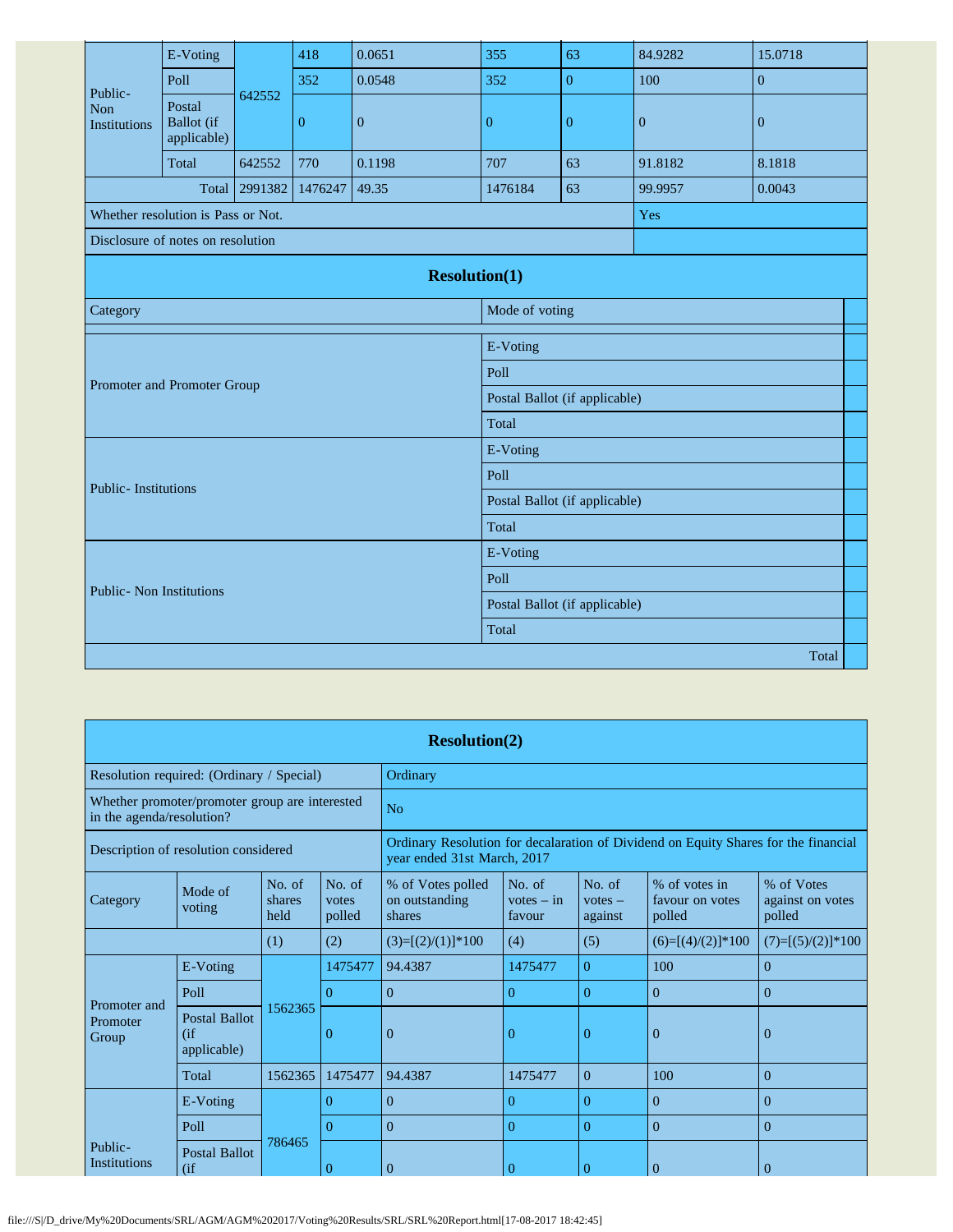|                                    | applicable)                                   |                             |                  |                               |                               |                  |                  |                  |  |  |
|------------------------------------|-----------------------------------------------|-----------------------------|------------------|-------------------------------|-------------------------------|------------------|------------------|------------------|--|--|
|                                    | Total                                         | 786465                      | $\overline{0}$   | $\mathbf{0}$                  | $\overline{0}$                | $\boldsymbol{0}$ | $\mathbf{0}$     | $\mathbf{0}$     |  |  |
|                                    | E-Voting                                      |                             | 418              | 0.0651                        | 355                           | 63               | 84.9282          | 15.0718          |  |  |
|                                    | Poll                                          |                             | 352              | 0.0548                        | 352                           | $\overline{0}$   | 100              | $\overline{0}$   |  |  |
| Public-Non<br><b>Institutions</b>  | <b>Postal Ballot</b><br>$($ if<br>applicable) | 642552                      | $\boldsymbol{0}$ | $\boldsymbol{0}$              | $\boldsymbol{0}$              | $\boldsymbol{0}$ | $\boldsymbol{0}$ | $\boldsymbol{0}$ |  |  |
|                                    | Total                                         | 642552                      | 770              | 0.1198                        | 707                           | 63               | 91.8182          | 8.1818           |  |  |
|                                    | Total                                         | 2991382<br>1476247<br>49.35 |                  |                               | 1476184                       | 63               | 99.9957          | 0.0043           |  |  |
| Whether resolution is Pass or Not. |                                               |                             |                  |                               |                               |                  | Yes              |                  |  |  |
| Disclosure of notes on resolution  |                                               |                             |                  |                               |                               |                  |                  |                  |  |  |
|                                    |                                               |                             |                  | <b>Resolution(2)</b>          |                               |                  |                  |                  |  |  |
| Category                           |                                               |                             |                  |                               | Mode of voting                |                  |                  |                  |  |  |
|                                    |                                               |                             |                  |                               | E-Voting                      |                  |                  |                  |  |  |
| Promoter and Promoter Group        |                                               |                             |                  |                               | Poll                          |                  |                  |                  |  |  |
|                                    |                                               |                             |                  |                               | Postal Ballot (if applicable) |                  |                  |                  |  |  |
|                                    |                                               |                             |                  |                               | Total                         |                  |                  |                  |  |  |
|                                    |                                               |                             |                  |                               | E-Voting                      |                  |                  |                  |  |  |
| <b>Public-Institutions</b>         |                                               |                             |                  |                               | Poll                          |                  |                  |                  |  |  |
|                                    |                                               |                             |                  |                               | Postal Ballot (if applicable) |                  |                  |                  |  |  |
|                                    |                                               |                             |                  |                               | Total                         |                  |                  |                  |  |  |
|                                    |                                               |                             |                  |                               | E-Voting                      |                  |                  |                  |  |  |
| <b>Public- Non Institutions</b>    |                                               |                             |                  |                               | Poll                          |                  |                  |                  |  |  |
|                                    |                                               |                             |                  | Postal Ballot (if applicable) |                               |                  |                  |                  |  |  |
|                                    |                                               |                             |                  |                               | Total                         |                  |                  |                  |  |  |
|                                    |                                               |                             |                  |                               |                               |                  |                  | Total            |  |  |

|                                           | <b>Resolution(3)</b>                                                        |                          |                           |                                                                                                                                                                                                               |                                                                                                                                                                           |          |                     |                     |  |  |  |  |
|-------------------------------------------|-----------------------------------------------------------------------------|--------------------------|---------------------------|---------------------------------------------------------------------------------------------------------------------------------------------------------------------------------------------------------------|---------------------------------------------------------------------------------------------------------------------------------------------------------------------------|----------|---------------------|---------------------|--|--|--|--|
| Resolution required: (Ordinary / Special) |                                                                             |                          |                           | Ordinary                                                                                                                                                                                                      |                                                                                                                                                                           |          |                     |                     |  |  |  |  |
|                                           | Whether promoter/promoter group are interested<br>in the agenda/resolution? |                          |                           |                                                                                                                                                                                                               | Yes                                                                                                                                                                       |          |                     |                     |  |  |  |  |
| Description of resolution considered      |                                                                             |                          |                           | appointment.                                                                                                                                                                                                  | Ordinary Resolution for appointment of Director in place of Shri N Damani, Director,<br>(DIN 03078104) who retires by rotation and being eligible, offers himself for re- |          |                     |                     |  |  |  |  |
| Category                                  | Mode of<br>voting                                                           | No. of<br>shares<br>held | No. of<br>votes<br>polled | No. of<br>No. of<br>% of Votes<br>% of Votes polled<br>% of votes in<br>on outstanding<br>$votes - in$<br>against on votes<br>favour on votes<br>$votes -$<br>polled<br>shares<br>favour<br>polled<br>against |                                                                                                                                                                           |          |                     |                     |  |  |  |  |
|                                           |                                                                             | (1)                      | (2)                       | $(3)=[(2)/(1)]*100$                                                                                                                                                                                           | (4)                                                                                                                                                                       | (5)      | $(6)=[(4)/(2)]*100$ | $(7)=[(5)/(2)]*100$ |  |  |  |  |
|                                           | E-Voting                                                                    |                          | 1475477                   | 94.4387                                                                                                                                                                                                       | 1475477                                                                                                                                                                   | $\Omega$ | 100                 | $\Omega$            |  |  |  |  |
| Promoter and                              | Poll                                                                        |                          | 0                         | $\Omega$                                                                                                                                                                                                      | 0                                                                                                                                                                         | $\Omega$ | $\theta$            | $\Omega$            |  |  |  |  |
| Promoter<br>Group                         | Postal<br>Ballot (if<br>applicable)                                         | 1562365                  | $\theta$                  | $\overline{0}$                                                                                                                                                                                                | $\theta$                                                                                                                                                                  | $\theta$ | $\overline{0}$      | $\Omega$            |  |  |  |  |
|                                           | Total                                                                       | 1562365                  | 1475477                   | 94.4387                                                                                                                                                                                                       | 1475477                                                                                                                                                                   | $\Omega$ | 100                 | $\overline{0}$      |  |  |  |  |
|                                           | E-Voting                                                                    |                          | 0                         | $\mathbf{0}$                                                                                                                                                                                                  | 0                                                                                                                                                                         | $\Omega$ | $\overline{0}$      | $\Omega$            |  |  |  |  |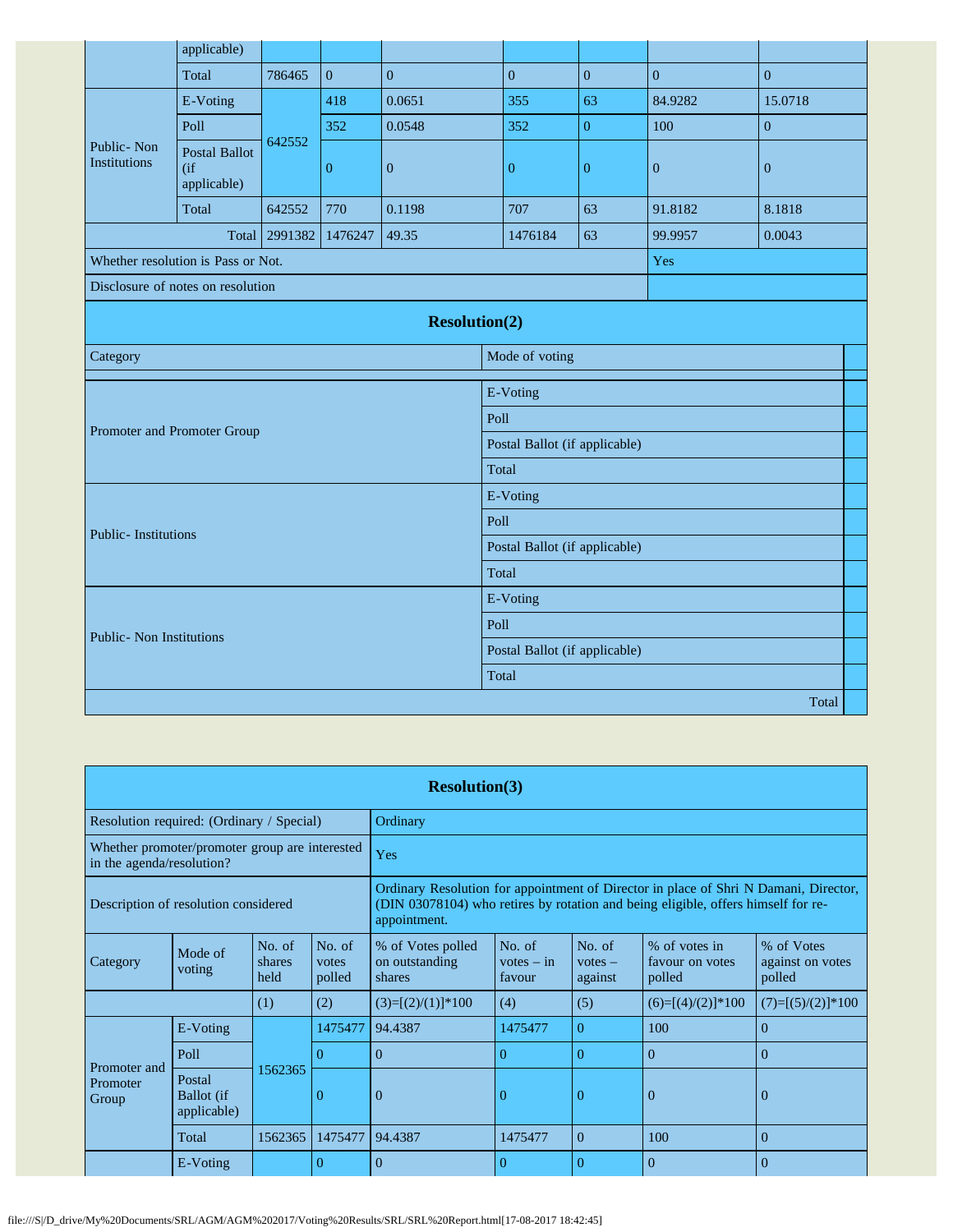|                                   | Poll                                       |         | $\overline{0}$   | $\overline{0}$       | $\overline{0}$                | $\overline{0}$                | $\overline{0}$   | $\overline{0}$   |  |
|-----------------------------------|--------------------------------------------|---------|------------------|----------------------|-------------------------------|-------------------------------|------------------|------------------|--|
| Public-<br>Institutions           | Postal<br><b>Ballot</b> (if<br>applicable) | 786465  | $\boldsymbol{0}$ | $\boldsymbol{0}$     | $\boldsymbol{0}$              | $\overline{0}$                | $\mathbf{0}$     | $\boldsymbol{0}$ |  |
|                                   | Total                                      | 786465  | $\boldsymbol{0}$ | $\mathbf{0}$         | $\boldsymbol{0}$              | $\overline{0}$                | $\boldsymbol{0}$ | $\boldsymbol{0}$ |  |
|                                   | E-Voting                                   |         | 418              | 0.0651               | 355                           | 63                            | 84.9282          | 15.0718          |  |
|                                   | Poll                                       |         | 352              | 0.0548               | 352                           | $\boldsymbol{0}$              | 100              | $\boldsymbol{0}$ |  |
| Public-Non<br><b>Institutions</b> | Postal<br><b>Ballot</b> (if<br>applicable) | 642552  | $\boldsymbol{0}$ | $\mathbf{0}$         | $\boldsymbol{0}$              | $\boldsymbol{0}$              | $\mathbf{0}$     | $\overline{0}$   |  |
|                                   | Total                                      | 642552  | 770              | 0.1198               | 707                           | 63                            | 91.8182          | 8.1818           |  |
|                                   | Total                                      | 2991382 | 1476247          | 49.35                | 1476184                       | 63                            | 99.9957          | 0.0043           |  |
|                                   | Whether resolution is Pass or Not.         |         |                  |                      |                               |                               | Yes              |                  |  |
| Disclosure of notes on resolution |                                            |         |                  |                      |                               |                               |                  |                  |  |
|                                   |                                            |         |                  | <b>Resolution(3)</b> |                               |                               |                  |                  |  |
| Category                          |                                            |         |                  |                      | Mode of voting                |                               |                  |                  |  |
|                                   |                                            |         |                  |                      | E-Voting                      |                               |                  |                  |  |
|                                   |                                            |         |                  |                      | Poll                          |                               |                  |                  |  |
|                                   | Promoter and Promoter Group                |         |                  |                      | Postal Ballot (if applicable) |                               |                  |                  |  |
|                                   |                                            |         |                  |                      | Total                         |                               |                  |                  |  |
|                                   |                                            |         |                  |                      | E-Voting                      |                               |                  |                  |  |
| <b>Public-Institutions</b>        |                                            |         |                  |                      | Poll                          |                               |                  |                  |  |
|                                   |                                            |         |                  |                      |                               | Postal Ballot (if applicable) |                  |                  |  |
|                                   |                                            |         |                  |                      | Total                         |                               |                  |                  |  |
|                                   |                                            |         |                  |                      | E-Voting                      |                               |                  |                  |  |
| <b>Public-</b> Non Institutions   |                                            |         |                  |                      | Poll                          |                               |                  |                  |  |
|                                   |                                            |         |                  |                      |                               | Postal Ballot (if applicable) |                  |                  |  |
|                                   |                                            |         |                  |                      | Total                         |                               |                  |                  |  |
|                                   |                                            |         |                  |                      |                               |                               |                  | Total            |  |

|                                      | <b>Resolution(4)</b>                                                        |                          |                           |                                                                                                                                                                                                    |                                                                                                                                                                                                                                                                |                |                     |                     |  |  |  |  |
|--------------------------------------|-----------------------------------------------------------------------------|--------------------------|---------------------------|----------------------------------------------------------------------------------------------------------------------------------------------------------------------------------------------------|----------------------------------------------------------------------------------------------------------------------------------------------------------------------------------------------------------------------------------------------------------------|----------------|---------------------|---------------------|--|--|--|--|
|                                      | Resolution required: (Ordinary / Special)                                   |                          |                           | Ordinary                                                                                                                                                                                           |                                                                                                                                                                                                                                                                |                |                     |                     |  |  |  |  |
|                                      | Whether promoter/promoter group are<br>interested in the agenda/resolution? |                          |                           | N <sub>o</sub>                                                                                                                                                                                     |                                                                                                                                                                                                                                                                |                |                     |                     |  |  |  |  |
| Description of resolution considered |                                                                             |                          |                           |                                                                                                                                                                                                    | Ordinary Resolution for ratification of appointment of M/s. Dayal and Lohia, Chartered<br>Accountants, Mumbai (FRN: 102200W) as the Statutory Auditors of the Company to hold<br>office from the conclusion of this 104th AGM till the conclusion of 105th AGM |                |                     |                     |  |  |  |  |
| Category                             | Mode of<br>voting                                                           | No. of<br>shares<br>held | No. of<br>votes<br>polled | No. of<br>% of votes in<br>% of Votes<br>% of Votes polled on No. of votes<br>against on votes<br>favour on votes<br>$votes -$<br>outstanding shares<br>– in favour<br>polled<br>polled<br>against |                                                                                                                                                                                                                                                                |                |                     |                     |  |  |  |  |
|                                      |                                                                             | (1)                      | (2)                       | $(3)=[(2)/(1)]*100$                                                                                                                                                                                | (4)                                                                                                                                                                                                                                                            | (5)            | $(6)=[(4)/(2)]*100$ | $(7)=[(5)/(2)]*100$ |  |  |  |  |
|                                      | E-Voting                                                                    |                          | 1475477                   | 94.4387                                                                                                                                                                                            | 1475477                                                                                                                                                                                                                                                        | $\overline{0}$ | 100                 | $\Omega$            |  |  |  |  |
| Promoter                             | Poll                                                                        |                          |                           | $\Omega$                                                                                                                                                                                           | $\Omega$                                                                                                                                                                                                                                                       | $\Omega$       | $\overline{0}$      | $\Omega$            |  |  |  |  |
| and<br>Promoter<br>Group             | Postal<br>Ballot (if                                                        | 1562365                  |                           | $\Omega$                                                                                                                                                                                           |                                                                                                                                                                                                                                                                | $\overline{0}$ | $\overline{0}$      | $\theta$            |  |  |  |  |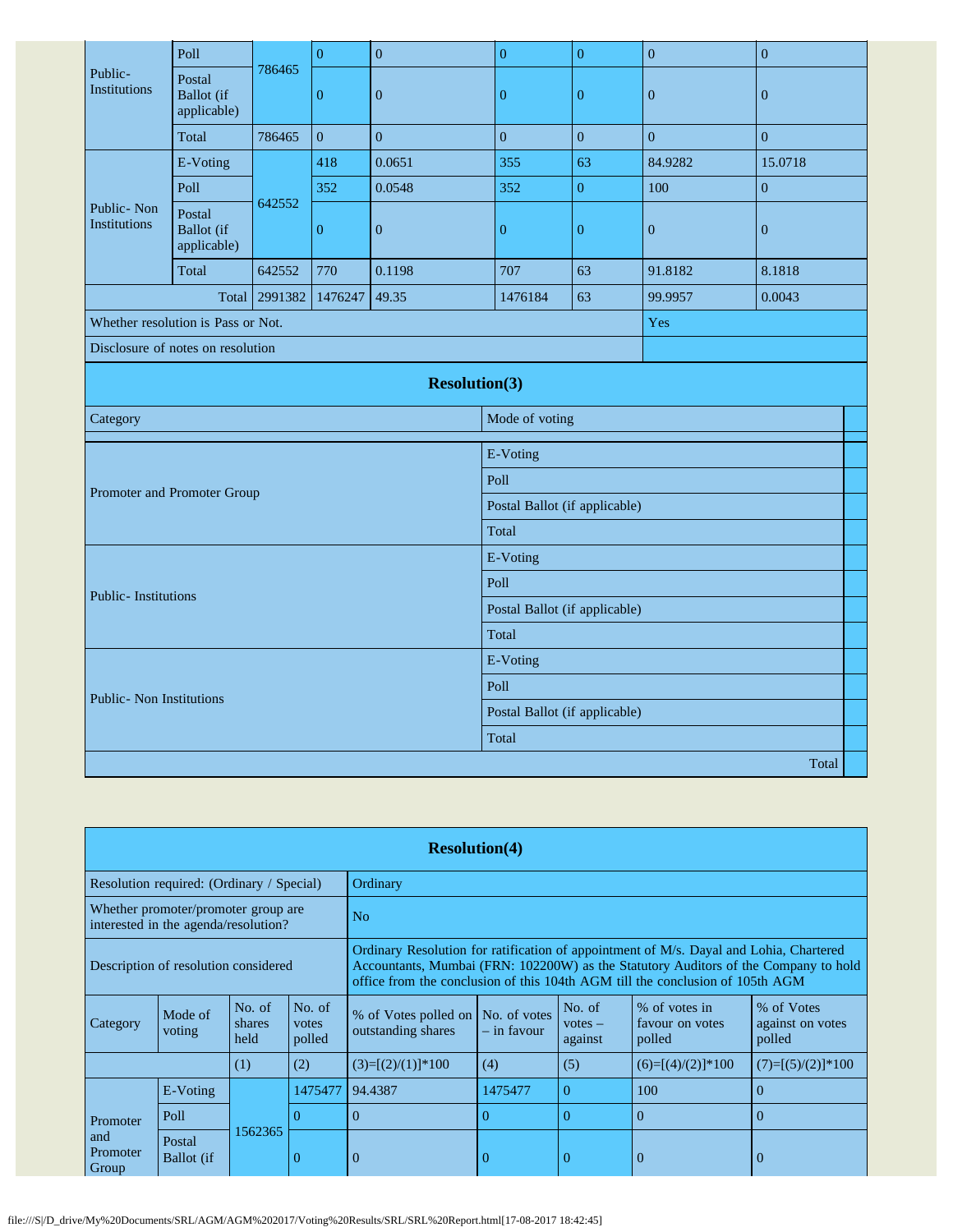|                                | applicable)                                |         |                  |                      |                               |                               |                  |                  |  |
|--------------------------------|--------------------------------------------|---------|------------------|----------------------|-------------------------------|-------------------------------|------------------|------------------|--|
|                                | Total                                      | 1562365 | 1475477          | 94.4387              | 1475477                       | $\overline{0}$                | 100              | $\overline{0}$   |  |
|                                | E-Voting                                   |         | $\overline{0}$   | $\overline{0}$       | $\boldsymbol{0}$              | $\boldsymbol{0}$              | $\overline{0}$   | $\overline{0}$   |  |
|                                | Poll                                       |         | $\overline{0}$   | $\overline{0}$       | $\overline{0}$                | $\overline{0}$                | $\overline{0}$   | $\boldsymbol{0}$ |  |
| Public-<br><b>Institutions</b> | Postal<br><b>Ballot</b> (if<br>applicable) | 786465  | $\boldsymbol{0}$ | $\boldsymbol{0}$     | $\boldsymbol{0}$              | $\boldsymbol{0}$              | $\boldsymbol{0}$ | $\boldsymbol{0}$ |  |
|                                | Total                                      | 786465  | $\overline{0}$   | $\overline{0}$       | $\boldsymbol{0}$              | $\overline{0}$                | $\mathbf{0}$     | $\mathbf{0}$     |  |
| E-Voting                       |                                            |         | 418              | 0.0651               | 355                           | 63                            | 84.9282          | 15.0718          |  |
| Public-                        | Poll                                       |         | 352              | 0.0548               | 352                           | $\boldsymbol{0}$              | 100              | $\boldsymbol{0}$ |  |
| Non<br>Institutions            | Postal<br><b>Ballot</b> (if<br>applicable) | 642552  | $\boldsymbol{0}$ | $\boldsymbol{0}$     | $\boldsymbol{0}$              | $\boldsymbol{0}$              | $\boldsymbol{0}$ | $\boldsymbol{0}$ |  |
|                                | Total                                      | 642552  | 770              | 0.1198               | 707                           | 63                            | 91.8182          | 8.1818           |  |
|                                | Total                                      | 2991382 | 1476247          | 49.35                | 1476184                       | 63                            | 99.9957          | 0.0043           |  |
|                                | Whether resolution is Pass or Not.         |         |                  |                      |                               |                               | Yes              |                  |  |
|                                | Disclosure of notes on resolution          |         |                  |                      |                               |                               |                  |                  |  |
|                                |                                            |         |                  | <b>Resolution(4)</b> |                               |                               |                  |                  |  |
| Category                       |                                            |         |                  |                      | Mode of voting                |                               |                  |                  |  |
|                                |                                            |         |                  |                      | E-Voting                      |                               |                  |                  |  |
|                                |                                            |         |                  |                      | Poll                          |                               |                  |                  |  |
|                                | Promoter and Promoter Group                |         |                  |                      | Postal Ballot (if applicable) |                               |                  |                  |  |
|                                |                                            |         |                  |                      | Total                         |                               |                  |                  |  |
|                                |                                            |         |                  |                      | E-Voting                      |                               |                  |                  |  |
|                                |                                            |         |                  |                      | Poll                          |                               |                  |                  |  |
| <b>Public-Institutions</b>     |                                            |         |                  |                      |                               | Postal Ballot (if applicable) |                  |                  |  |
|                                |                                            |         |                  |                      | Total                         |                               |                  |                  |  |
|                                |                                            |         |                  |                      | E-Voting                      |                               |                  |                  |  |
|                                | <b>Public- Non Institutions</b>            |         |                  |                      | Poll                          |                               |                  |                  |  |
|                                |                                            |         |                  |                      |                               | Postal Ballot (if applicable) |                  |                  |  |
|                                |                                            |         |                  |                      | Total                         |                               |                  |                  |  |
|                                |                                            |         |                  |                      |                               |                               |                  | Total            |  |

|                                                                             | <b>Resolution(5)</b>                                                       |  |                                                                                                                               |                     |                                  |                                |                                            |                                          |  |  |  |  |
|-----------------------------------------------------------------------------|----------------------------------------------------------------------------|--|-------------------------------------------------------------------------------------------------------------------------------|---------------------|----------------------------------|--------------------------------|--------------------------------------------|------------------------------------------|--|--|--|--|
| Resolution required: (Ordinary / Special)                                   |                                                                            |  |                                                                                                                               | Ordinary            |                                  |                                |                                            |                                          |  |  |  |  |
| Whether promoter/promoter group are interested<br>in the agenda/resolution? |                                                                            |  |                                                                                                                               | N <sub>o</sub>      |                                  |                                |                                            |                                          |  |  |  |  |
| Description of resolution considered                                        |                                                                            |  | Ordinary Resolution for appointment of Shri Sabhapati G. Shukla (DIN: 02799713)<br>as an Independent Director of the Company. |                     |                                  |                                |                                            |                                          |  |  |  |  |
| <b>Category</b>                                                             | No. of<br>No. of<br>Mode of<br>shares<br>votes<br>voting<br>held<br>polled |  |                                                                                                                               |                     | No. of<br>$votes - in$<br>favour | No. of<br>$votes -$<br>against | % of votes in<br>favour on votes<br>polled | % of Votes<br>against on votes<br>polled |  |  |  |  |
|                                                                             | (1)<br>(2)                                                                 |  |                                                                                                                               | $(3)=[(2)/(1)]*100$ | (4)                              | (5)                            | $(6)=[(4)/(2)]*100$                        | $(7)=[(5)/(2)]*100$                      |  |  |  |  |
|                                                                             | E-Voting                                                                   |  | 1475477                                                                                                                       | 94.4387             | 1475477                          | $\Omega$                       | 100                                        | $\Omega$                                 |  |  |  |  |
|                                                                             |                                                                            |  |                                                                                                                               |                     |                                  |                                |                                            |                                          |  |  |  |  |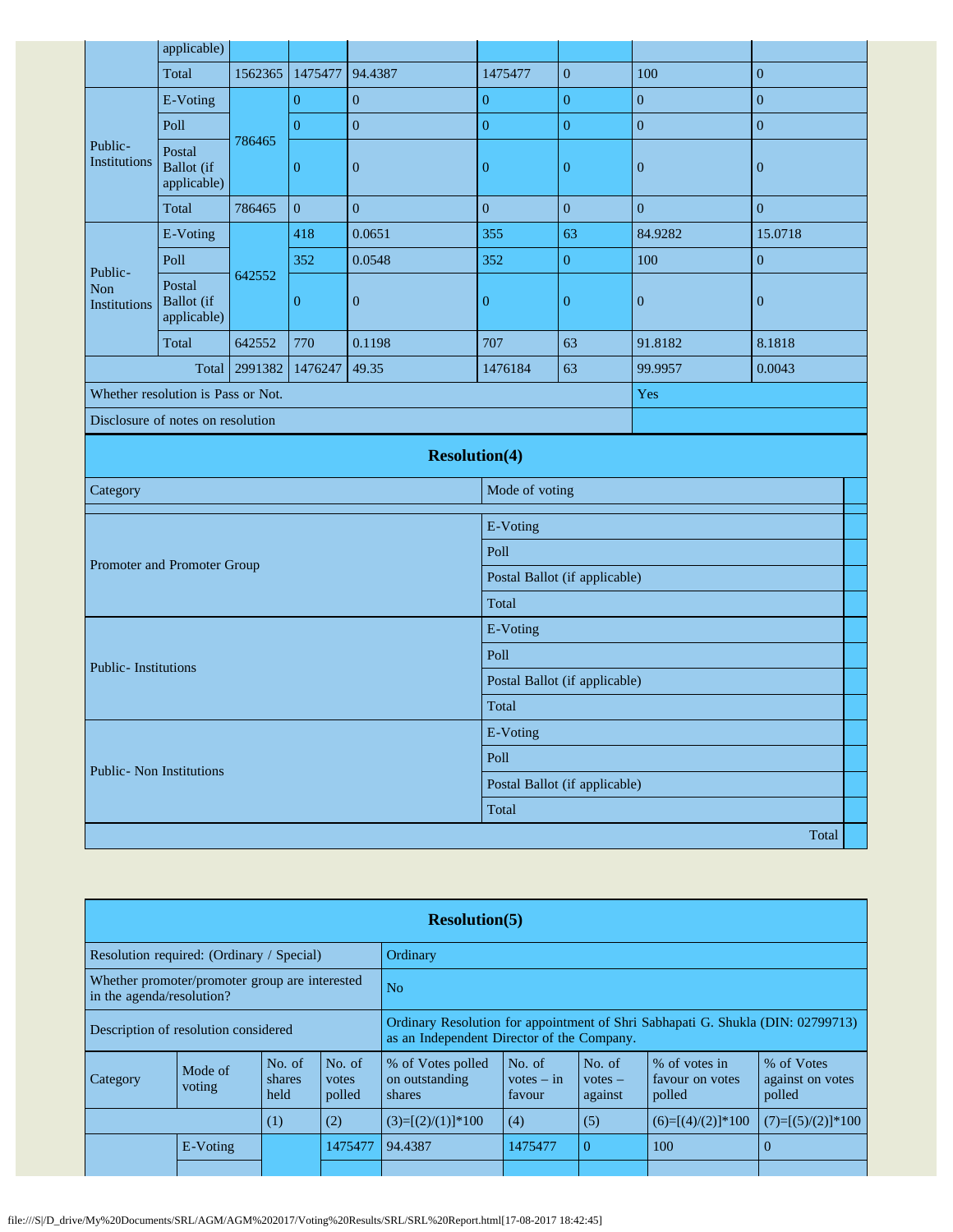|                                   | Poll                                          |         | $\boldsymbol{0}$ | $\boldsymbol{0}$     | $\boldsymbol{0}$              | $\boldsymbol{0}$ | $\boldsymbol{0}$ | $\boldsymbol{0}$ |  |
|-----------------------------------|-----------------------------------------------|---------|------------------|----------------------|-------------------------------|------------------|------------------|------------------|--|
| Promoter and<br>Promoter<br>Group | <b>Postal Ballot</b><br>(if)<br>applicable)   | 1562365 | $\mathbf{0}$     | $\boldsymbol{0}$     | $\mathbf{0}$                  | $\boldsymbol{0}$ | $\boldsymbol{0}$ | $\boldsymbol{0}$ |  |
|                                   | Total                                         | 1562365 | 1475477          | 94.4387              | 1475477                       | $\boldsymbol{0}$ | 100              | $\boldsymbol{0}$ |  |
|                                   | E-Voting                                      |         | $\overline{0}$   | $\boldsymbol{0}$     | $\boldsymbol{0}$              | $\boldsymbol{0}$ | $\boldsymbol{0}$ | $\boldsymbol{0}$ |  |
|                                   | Poll                                          |         | $\boldsymbol{0}$ | $\overline{0}$       | $\overline{0}$                | $\boldsymbol{0}$ | $\overline{0}$   | $\mathbf{0}$     |  |
| Public-<br><b>Institutions</b>    | Postal Ballot<br>$($ if<br>applicable)        | 786465  | $\overline{0}$   | $\boldsymbol{0}$     | $\mathbf{0}$                  | $\overline{0}$   | $\boldsymbol{0}$ | $\boldsymbol{0}$ |  |
|                                   | Total                                         | 786465  | $\overline{0}$   | $\boldsymbol{0}$     | $\boldsymbol{0}$              | $\boldsymbol{0}$ | $\boldsymbol{0}$ | $\boldsymbol{0}$ |  |
|                                   | E-Voting                                      |         | 418              | 0.0651               | 355                           | 63               | 84.9282          | 15.0718          |  |
|                                   | Poll                                          |         | 352              | 0.0548               | 352                           | $\boldsymbol{0}$ | 100              | $\boldsymbol{0}$ |  |
| Public-Non<br>Institutions        | <b>Postal Ballot</b><br>$($ if<br>applicable) | 642552  | $\boldsymbol{0}$ | $\boldsymbol{0}$     | $\boldsymbol{0}$              | $\boldsymbol{0}$ | $\boldsymbol{0}$ | $\boldsymbol{0}$ |  |
|                                   | Total                                         | 642552  | 770              | 0.1198               | 707                           | 63               | 91.8182          | 8.1818           |  |
|                                   | 2991382<br>1476247<br>49.35<br>Total          |         |                  |                      | 1476184                       | 63               | 99.9957          | 0.0043           |  |
|                                   | Whether resolution is Pass or Not.            |         |                  |                      |                               |                  | Yes              |                  |  |
|                                   | Disclosure of notes on resolution             |         |                  |                      |                               |                  |                  |                  |  |
|                                   |                                               |         |                  | <b>Resolution(5)</b> |                               |                  |                  |                  |  |
| Category                          |                                               |         |                  |                      | Mode of voting                |                  |                  |                  |  |
|                                   |                                               |         |                  |                      | E-Voting                      |                  |                  |                  |  |
|                                   |                                               |         |                  |                      | Poll                          |                  |                  |                  |  |
| Promoter and Promoter Group       |                                               |         |                  |                      | Postal Ballot (if applicable) |                  |                  |                  |  |
|                                   |                                               |         |                  |                      | Total                         |                  |                  |                  |  |
|                                   |                                               |         |                  |                      | E-Voting                      |                  |                  |                  |  |
|                                   |                                               |         |                  |                      | Poll                          |                  |                  |                  |  |
| <b>Public-Institutions</b>        |                                               |         |                  |                      | Postal Ballot (if applicable) |                  |                  |                  |  |
|                                   |                                               |         |                  |                      | Total                         |                  |                  |                  |  |
|                                   |                                               |         |                  |                      | E-Voting                      |                  |                  |                  |  |
| Public- Non Institutions          |                                               |         |                  |                      | Poll                          |                  |                  |                  |  |
|                                   |                                               |         |                  |                      | Postal Ballot (if applicable) |                  |                  |                  |  |
|                                   |                                               |         |                  |                      | Total                         |                  |                  |                  |  |
|                                   |                                               |         |                  |                      |                               |                  |                  | Total            |  |

| <b>Resolution(6)</b>                                                        |                   |                          |                                                                                                                     |                                               |                                  |                                |                                            |                                          |  |  |
|-----------------------------------------------------------------------------|-------------------|--------------------------|---------------------------------------------------------------------------------------------------------------------|-----------------------------------------------|----------------------------------|--------------------------------|--------------------------------------------|------------------------------------------|--|--|
| Resolution required: (Ordinary / Special)                                   |                   |                          |                                                                                                                     | Ordinary                                      |                                  |                                |                                            |                                          |  |  |
| Whether promoter/promoter group are interested<br>in the agenda/resolution? |                   |                          | N <sub>o</sub>                                                                                                      |                                               |                                  |                                |                                            |                                          |  |  |
| Description of resolution considered                                        |                   |                          | Ordinary Resolution for appointment of Smt. Sandhya R Kini (DIN: 03346789) as<br>Whole-time Director of the Company |                                               |                                  |                                |                                            |                                          |  |  |
| <b>Category</b>                                                             | Mode of<br>voting | No. of<br>shares<br>held | No. of<br>votes<br>polled                                                                                           | % of Votes polled<br>on outstanding<br>shares | No. of<br>$votes - in$<br>favour | No. of<br>$votes -$<br>against | % of votes in<br>favour on votes<br>polled | % of Votes<br>against on votes<br>polled |  |  |
|                                                                             |                   |                          |                                                                                                                     |                                               |                                  |                                |                                            |                                          |  |  |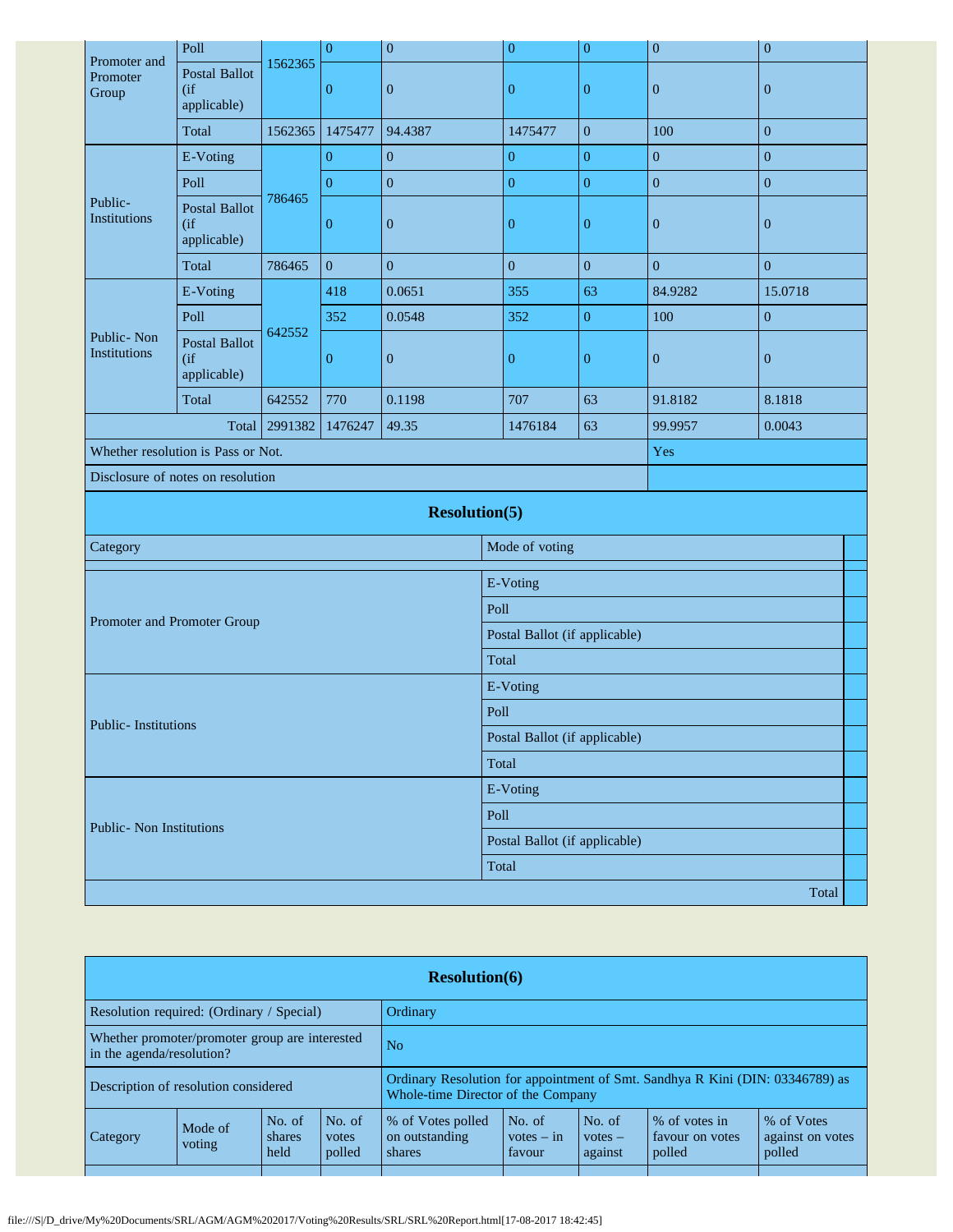|                                      |                                               | (1)     | (2)              | $(3)=[(2)/(1)]*100$  | (4)                           | (5)                           | $(6)=[(4)/(2)]*100$ | $(7)=[(5)/(2)]*100$ |  |  |
|--------------------------------------|-----------------------------------------------|---------|------------------|----------------------|-------------------------------|-------------------------------|---------------------|---------------------|--|--|
| Promoter and<br>Promoter<br>Group    | E-Voting                                      |         | 1475477          | 94.4387              | 1475477                       | $\boldsymbol{0}$              | 100                 | $\boldsymbol{0}$    |  |  |
|                                      | Poll                                          |         | $\boldsymbol{0}$ | $\boldsymbol{0}$     | $\boldsymbol{0}$              | $\boldsymbol{0}$              | $\boldsymbol{0}$    | $\boldsymbol{0}$    |  |  |
|                                      | <b>Postal Ballot</b><br>(if)<br>applicable)   | 1562365 | $\boldsymbol{0}$ | $\boldsymbol{0}$     | $\boldsymbol{0}$              | $\boldsymbol{0}$              | $\boldsymbol{0}$    | $\boldsymbol{0}$    |  |  |
|                                      | Total                                         | 1562365 | 1475477          | 94.4387              | 1475477                       | $\boldsymbol{0}$              | 100                 | $\boldsymbol{0}$    |  |  |
|                                      | E-Voting                                      |         | $\overline{0}$   | $\boldsymbol{0}$     | $\boldsymbol{0}$              | $\boldsymbol{0}$              | $\mathbf{0}$        | $\boldsymbol{0}$    |  |  |
| Public-<br>Institutions              | Poll                                          | 786465  | $\boldsymbol{0}$ | $\mathbf{0}$         | $\overline{0}$                | $\boldsymbol{0}$              | $\boldsymbol{0}$    | $\boldsymbol{0}$    |  |  |
|                                      | <b>Postal Ballot</b><br>$($ if<br>applicable) |         | $\overline{0}$   | $\boldsymbol{0}$     | $\mathbf{0}$                  | $\boldsymbol{0}$              | $\mathbf{0}$        | $\boldsymbol{0}$    |  |  |
|                                      | Total                                         | 786465  | $\mathbf{0}$     | $\boldsymbol{0}$     | $\overline{0}$                | $\overline{0}$                | $\boldsymbol{0}$    | $\boldsymbol{0}$    |  |  |
|                                      | E-Voting                                      |         | 418              | 0.0651               | 355                           | 63                            | 84.9282             | 15.0718             |  |  |
|                                      | Poll                                          |         | 352              | 0.0548               | 352                           | $\boldsymbol{0}$              | 100                 | $\boldsymbol{0}$    |  |  |
| Public-Non<br>Institutions           | Postal Ballot<br>(i f)<br>applicable)         | 642552  | $\overline{0}$   | $\boldsymbol{0}$     | $\mathbf{0}$                  | $\boldsymbol{0}$              | $\mathbf{0}$        | $\boldsymbol{0}$    |  |  |
|                                      | Total                                         | 642552  | 770              | 0.1198               | 707                           | 63                            | 91.8182             | 8.1818              |  |  |
| 2991382<br>1476247<br>49.35<br>Total |                                               |         |                  |                      | 1476184                       | 63                            | 99.9957             | 0.0043              |  |  |
| Whether resolution is Pass or Not.   |                                               |         |                  |                      | Yes                           |                               |                     |                     |  |  |
| Disclosure of notes on resolution    |                                               |         |                  |                      |                               |                               |                     |                     |  |  |
|                                      |                                               |         |                  | <b>Resolution(6)</b> |                               |                               |                     |                     |  |  |
| Category                             |                                               |         |                  |                      | Mode of voting                |                               |                     |                     |  |  |
|                                      |                                               |         |                  |                      | E-Voting                      |                               |                     |                     |  |  |
|                                      |                                               |         |                  |                      | Poll                          |                               |                     |                     |  |  |
| Promoter and Promoter Group          |                                               |         |                  |                      | Postal Ballot (if applicable) |                               |                     |                     |  |  |
|                                      |                                               |         |                  |                      | Total                         |                               |                     |                     |  |  |
|                                      |                                               |         |                  |                      | E-Voting                      |                               |                     |                     |  |  |
|                                      |                                               |         |                  |                      | Poll                          |                               |                     |                     |  |  |
| Public-Institutions                  |                                               |         |                  |                      | Postal Ballot (if applicable) |                               |                     |                     |  |  |
|                                      |                                               |         |                  |                      | Total                         |                               |                     |                     |  |  |
|                                      |                                               |         |                  |                      | E-Voting                      |                               |                     |                     |  |  |
|                                      | Public- Non Institutions                      |         |                  |                      |                               | Poll                          |                     |                     |  |  |
|                                      |                                               |         |                  |                      |                               | Postal Ballot (if applicable) |                     |                     |  |  |
|                                      |                                               |         |                  |                      | Total                         |                               |                     |                     |  |  |
|                                      |                                               |         |                  |                      |                               |                               |                     | Total               |  |  |

| <b>Resolution(7)</b>                                                        |                                                                                                                      |  |  |  |  |  |  |  |  |
|-----------------------------------------------------------------------------|----------------------------------------------------------------------------------------------------------------------|--|--|--|--|--|--|--|--|
| Resolution required: (Ordinary / Special)                                   | Ordinary                                                                                                             |  |  |  |  |  |  |  |  |
| Whether promoter/promoter group are interested<br>in the agenda/resolution? | Yes                                                                                                                  |  |  |  |  |  |  |  |  |
| Description of resolution considered                                        | Ordinary Resolution for re-appointment of Shri Nandan Damani (DIN: 00058396)<br>as Managing Director of the Company. |  |  |  |  |  |  |  |  |
|                                                                             |                                                                                                                      |  |  |  |  |  |  |  |  |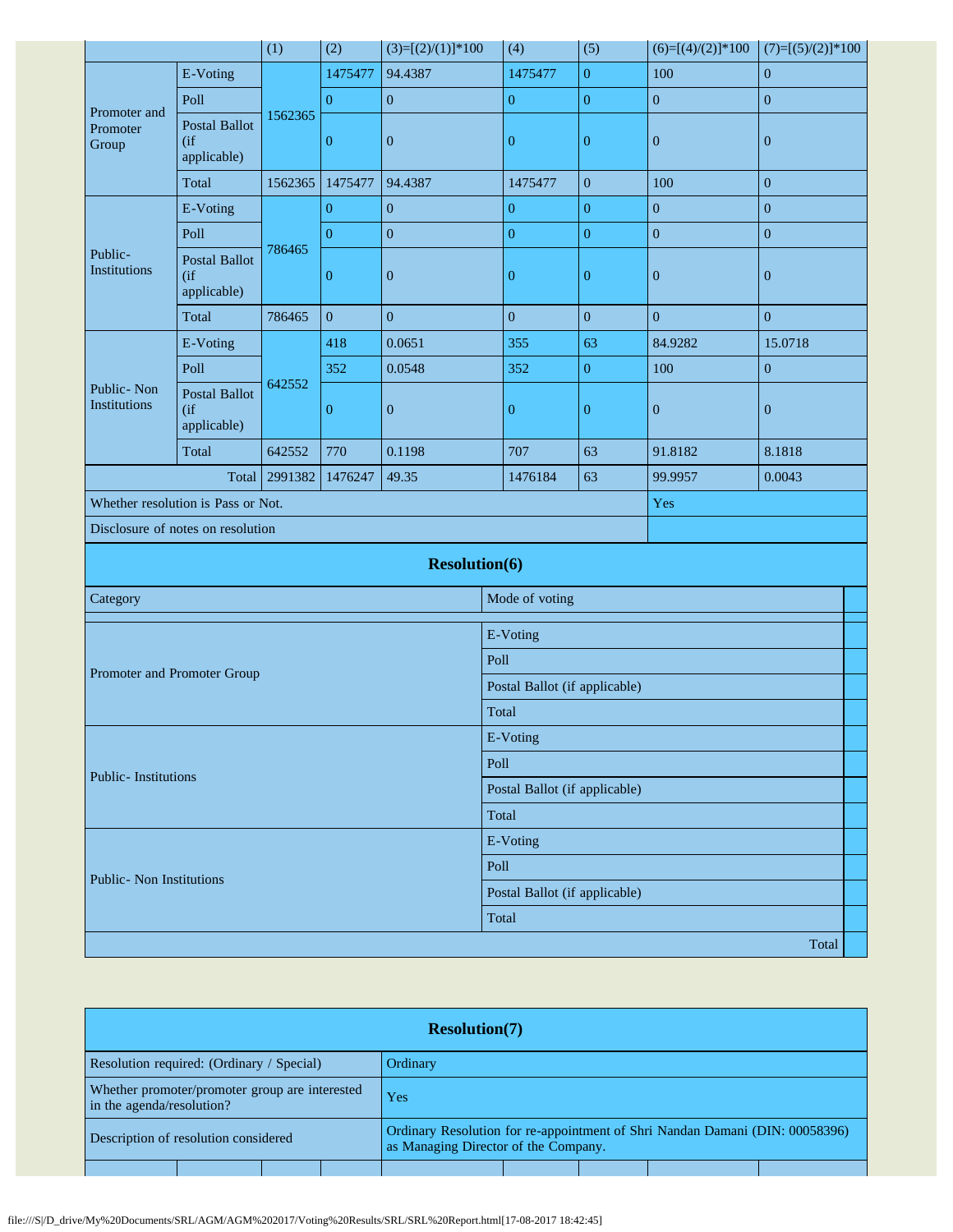| Category                             | Mode of<br>voting                             | No. of<br>shares<br>held | No. of<br>votes<br>polled | % of Votes polled<br>on outstanding<br>shares | No. of<br>$votes - in$<br>favour | No. of<br>$votes -$<br>against | % of votes in<br>favour on votes<br>polled | % of Votes<br>against on votes<br>polled |  |  |
|--------------------------------------|-----------------------------------------------|--------------------------|---------------------------|-----------------------------------------------|----------------------------------|--------------------------------|--------------------------------------------|------------------------------------------|--|--|
|                                      |                                               | (1)                      | (2)                       | $(3)=[(2)/(1)]*100$                           | (4)                              | (5)                            | $(6)=[(4)/(2)]*100$                        | $(7)=[(5)/(2)]*100$                      |  |  |
|                                      | E-Voting                                      |                          | 1475477                   | 94.4387                                       | 1475477                          | $\boldsymbol{0}$               | 100                                        | $\mathbf{0}$                             |  |  |
| Promoter and<br>Promoter<br>Group    | Poll                                          |                          | $\mathbf{0}$              | $\mathbf{0}$                                  | $\boldsymbol{0}$                 | $\boldsymbol{0}$               | $\boldsymbol{0}$                           | $\boldsymbol{0}$                         |  |  |
|                                      | <b>Postal Ballot</b><br>(if)<br>applicable)   | 1562365                  | $\overline{0}$            | $\boldsymbol{0}$                              | $\boldsymbol{0}$                 | $\boldsymbol{0}$               | $\boldsymbol{0}$                           | $\boldsymbol{0}$                         |  |  |
|                                      | Total                                         | 1562365                  | 1475477                   | 94.4387                                       | 1475477                          | $\boldsymbol{0}$               | 100                                        | $\boldsymbol{0}$                         |  |  |
|                                      | E-Voting                                      |                          | $\mathbf{0}$              | $\boldsymbol{0}$                              | $\boldsymbol{0}$                 | $\boldsymbol{0}$               | $\overline{0}$                             | $\mathbf{0}$                             |  |  |
|                                      | Poll                                          |                          | $\overline{0}$            | $\boldsymbol{0}$                              | $\overline{0}$                   | $\boldsymbol{0}$               | $\overline{0}$                             | $\boldsymbol{0}$                         |  |  |
| Public-<br>Institutions              | <b>Postal Ballot</b><br>(ii)<br>applicable)   | 786465                   | $\mathbf{0}$              | $\boldsymbol{0}$                              | $\mathbf{0}$                     | $\mathbf{0}$                   | $\mathbf{0}$                               | $\boldsymbol{0}$                         |  |  |
|                                      | Total                                         | 786465                   | $\boldsymbol{0}$          | $\boldsymbol{0}$                              | $\boldsymbol{0}$                 | $\boldsymbol{0}$               | $\boldsymbol{0}$                           | $\boldsymbol{0}$                         |  |  |
|                                      | E-Voting                                      |                          | 418                       | 0.0651                                        | 355                              | 63                             | 84.9282                                    | 15.0718                                  |  |  |
|                                      | Poll                                          |                          | 352                       | 0.0548                                        | 352                              | $\boldsymbol{0}$               | 100                                        | $\boldsymbol{0}$                         |  |  |
| Public-Non<br>Institutions           | <b>Postal Ballot</b><br>$($ if<br>applicable) | 642552                   | $\overline{0}$            | $\boldsymbol{0}$                              | $\mathbf{0}$                     | $\boldsymbol{0}$               | $\boldsymbol{0}$                           | $\boldsymbol{0}$                         |  |  |
|                                      | Total                                         | 642552                   | 770                       | 0.1198                                        | 707                              | 63                             | 91.8182                                    | 8.1818                                   |  |  |
| 2991382<br>1476247<br>49.35<br>Total |                                               |                          |                           |                                               | 1476184                          | 63                             | 99.9957                                    | 0.0043                                   |  |  |
| Whether resolution is Pass or Not.   |                                               |                          |                           |                                               |                                  |                                | Yes                                        |                                          |  |  |
| Disclosure of notes on resolution    |                                               |                          |                           |                                               |                                  |                                |                                            |                                          |  |  |
|                                      |                                               |                          |                           | <b>Resolution(7)</b>                          |                                  |                                |                                            |                                          |  |  |
| Category                             |                                               |                          |                           |                                               | Mode of voting                   |                                |                                            |                                          |  |  |
|                                      |                                               |                          |                           |                                               | E-Voting                         |                                |                                            |                                          |  |  |
|                                      |                                               |                          |                           |                                               | Poll                             |                                |                                            |                                          |  |  |
| Promoter and Promoter Group          |                                               |                          |                           |                                               | Postal Ballot (if applicable)    |                                |                                            |                                          |  |  |
|                                      |                                               |                          |                           |                                               | Total                            |                                |                                            |                                          |  |  |
|                                      |                                               |                          |                           |                                               | E-Voting                         |                                |                                            |                                          |  |  |
|                                      |                                               |                          |                           |                                               | Poll                             |                                |                                            |                                          |  |  |
| <b>Public-Institutions</b>           |                                               |                          |                           |                                               | Postal Ballot (if applicable)    |                                |                                            |                                          |  |  |
|                                      |                                               |                          |                           |                                               |                                  | Total                          |                                            |                                          |  |  |
|                                      |                                               |                          |                           |                                               | E-Voting                         |                                |                                            |                                          |  |  |
|                                      |                                               |                          |                           |                                               | Poll                             |                                |                                            |                                          |  |  |
|                                      | <b>Public- Non Institutions</b>               |                          |                           |                                               |                                  | Postal Ballot (if applicable)  |                                            |                                          |  |  |
|                                      |                                               |                          |                           |                                               | Total                            |                                |                                            |                                          |  |  |
|                                      |                                               |                          |                           |                                               |                                  |                                |                                            | Total                                    |  |  |

| <b>Resolution(8)</b>                                                        |          |  |  |  |  |  |
|-----------------------------------------------------------------------------|----------|--|--|--|--|--|
| Resolution required: (Ordinary / Special)                                   | Ordinary |  |  |  |  |  |
| Whether promoter/promoter group are interested<br>in the agenda/resolution? | Yes      |  |  |  |  |  |